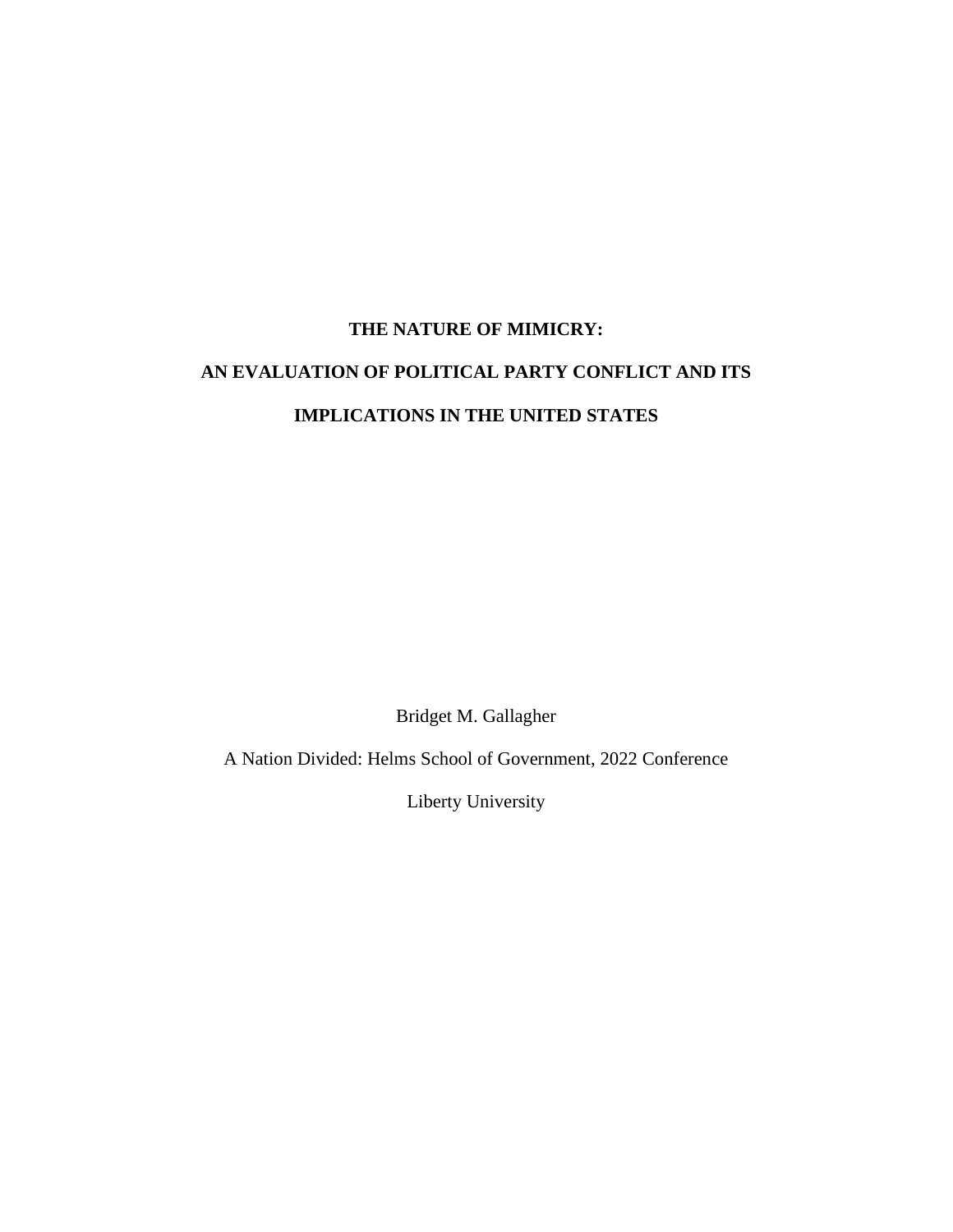## **Abstract**

This paper seeks to examine the pattern of political party conflict and polarization that within the history of the United States. With this, it details the significant impact that the nature of conflict has on the individuals that reside under such parties. As emotion runs high within the nation due to injustice, Coronavirus, and economic concerns, hostility among leaders has its own substantial consequences. This paper proposes that as the American people are so often exposed to a lack of professionalism, dishonesty, and petty interaction by the individuals that are meant to be representing their best interest, they begin to take on that same nature towards each other. By inspecting events such as the founding era, the Gilded Age, and the modern area, the costs and consequences of political polarization appears a familiar entity. Disagreement is a valuable resource, not just in democracy, but in all related to the human experience. If leaders and communities alike are not able to conduct healthy debate for the sake of compromise, hopes of progress and the mending of societal differences are a lost cause.

*Keywords:* Conflict, Domestic Politics, American Political History, Compromise, Citizen Engagement, Political Polarization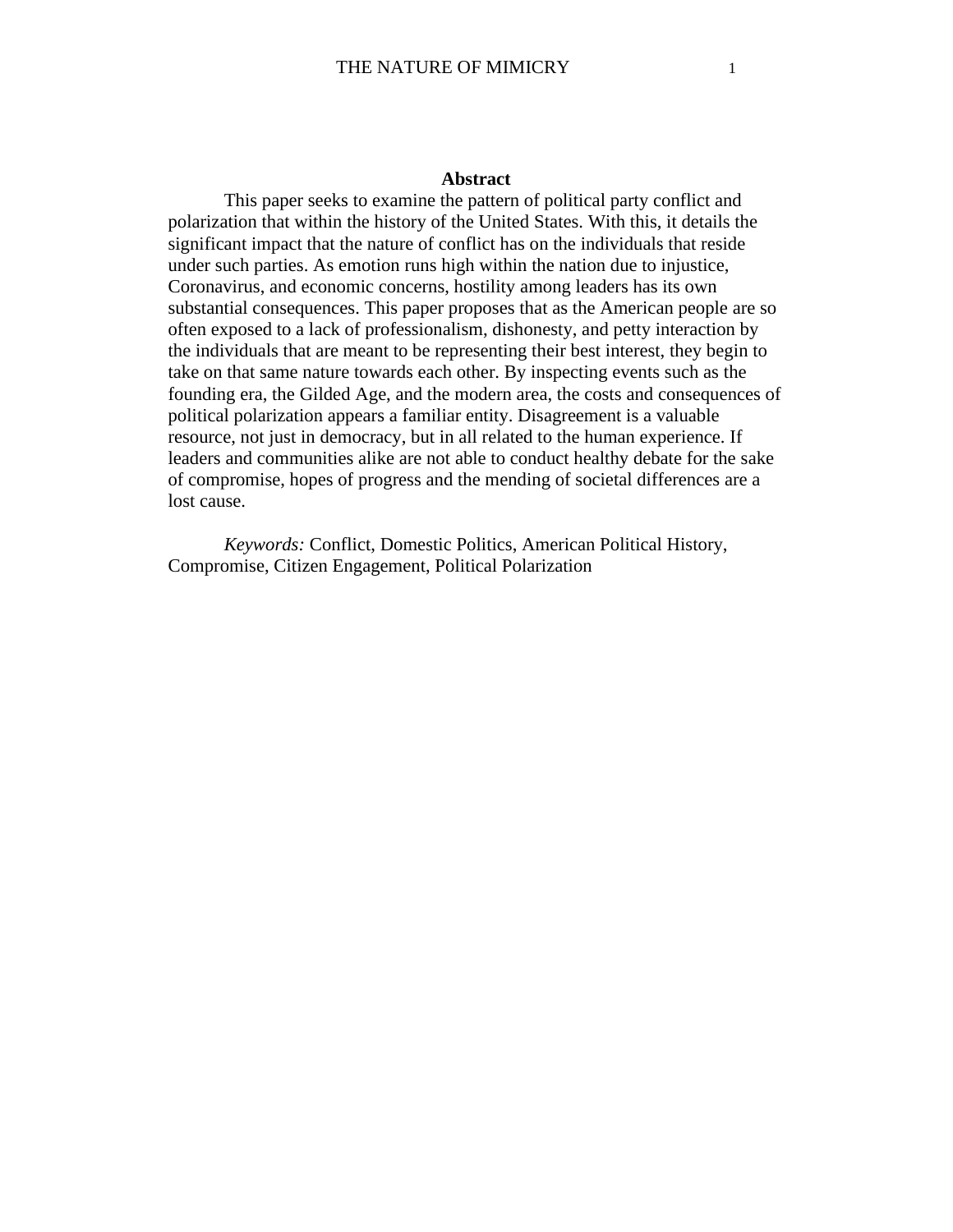Canadian American psychologist Albert Bandura's Social Learning Theory assesses the nature of human development, learning, and understanding through cognitive and environmental experiences. He elaborates on the idea that human behavior goes beyond broader concepts, such as Ivan Pavlov's classical conditioning, which states a conditioned response is a matter of unconscious learning and stimulus association or B.F. Skinner's operant conditioning studies that propose that human behavior is learned to obtain either reward or punishment.<sup>1</sup> Bandura explains that in partnership with these notions, there is some mediating process that occurs between the initial activation of stimuli and response; behavior can be shaped by one's environment through, what he calls, observational learning.<sup>2</sup> In the earliest stages of development, children tend to observe the world, people, and interactions around them and use these subjects for developing their mannerisms based on that which they encounter most often. Young children are not the only group that can be highly influenced in this way, as the same instances can occur at age. Within society, individuals become exposed to environments that lead to the conscious or unconscious adoption of personality depending on who or what time is spent around, whether that is through family members, peers, or popular media. In studying these behaviors, one can assess and imitate what is considered socially acceptable in their conditions out of fear of judgment or the desire to assimilate to gain some form of approval. Like a majority of aspects in communities, especially concerning interaction, this can have equally beneficial and detrimental implications. When revisiting the initial theory and its relation to social and political culture, it is necessary to expand on the role of the parental figure. A study on interparental conflict and security notes: "Children are invested in feeling emotionally secure within the family unit; exposure to interparental anger and conflict, particularly destructive conflict resolution strategies, undermines their emotional security" and with this, hostilities ensue and potentially lead to 'maladjustment' and behavioral issues for the child.<sup>3</sup> Such research offers a relevant analogy for the state of political interaction and strife with and throughout the history of the United States. In this instance, the parental role is given to a political leader or authority figure within government, and the role opposite belongs to the citizen. Hypothetically, the "child" in a "family" is experiencing confrontation between the heads of household, two of which they rely heavily on for guidance and

<sup>1</sup> Banning. Lance., and Todd, Estes. *Founding Visions: The Ideas, Individuals, and Intersections that Created America*. Lexington: The University Press of Kentucky, 2014.  $<sup>2</sup>$  Ibid.</sup>

<sup>3</sup> Brock, R. L., & Kochanska, G. (2016). Interparental conflict, children's security with parents, and long-term risk of internalizing problems: A longitudinal study from ages 2 to 10. *Development and Psychopathology 28,* no. 1 (2016): 45-54. http://dx.doi.org/10.1017/S0954579415000279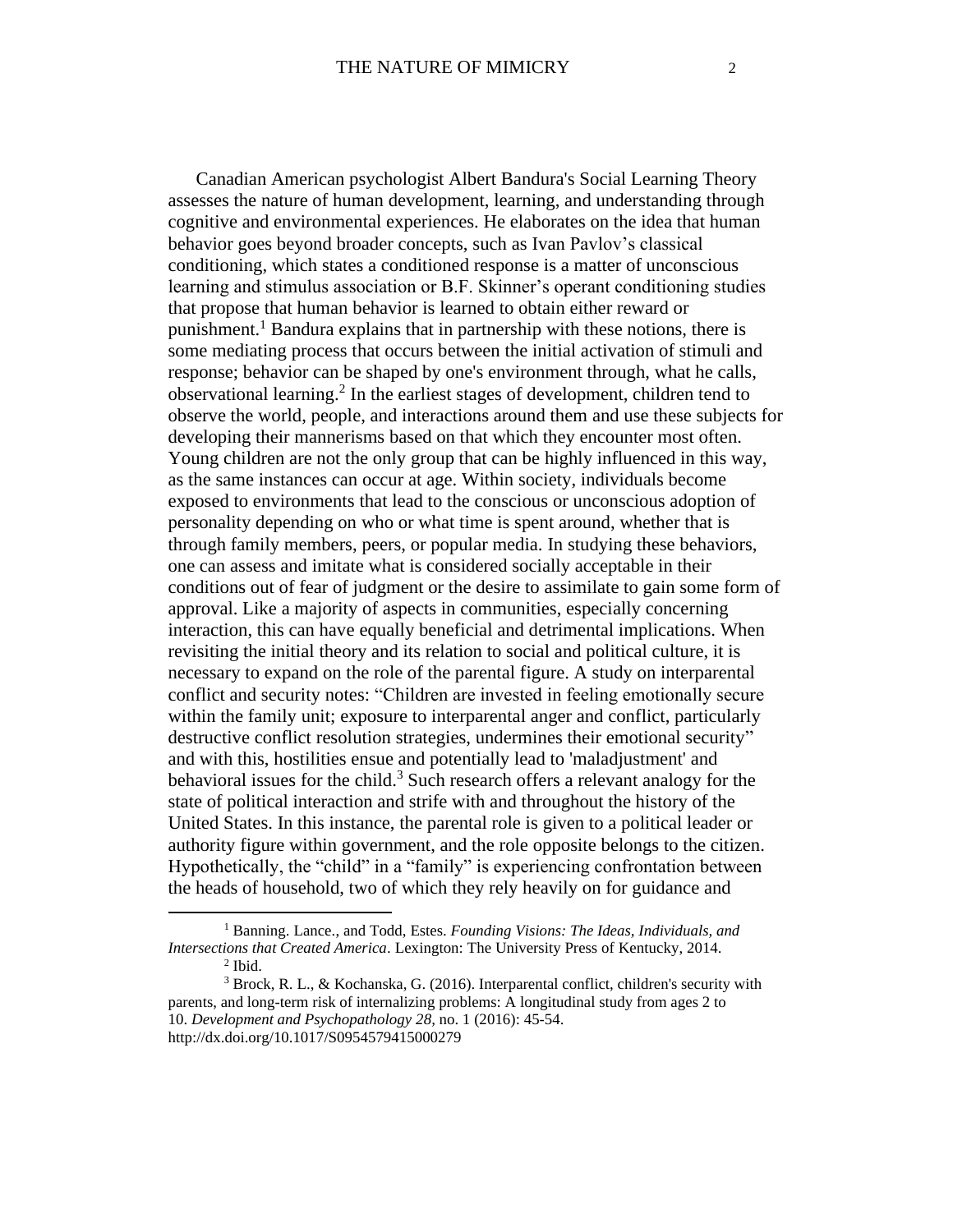understanding, and they are acting in questionable ways. With a significant intensity, they are looking to pressure the child into associating with their views over that of the other. In addition to outside forces amplifying the issue, a "child" becomes highly sensitive and aware of the moments of disparity. The concept of mimicry comes into play as they become accustomed to the atmosphere, eventually establishing frustration, stress, and hostility on their terms. Eventually, similar tendencies begin to take shape against those around them. In the twentyfirst century, political polarization and conflict is a familiar entity to citizen and politician alike. However, this is not a new phenomenon as those during the founding of the country as well as other monumental events were exposed to toxic political conditions. History is a valuable and extremely accessible tool in learning, understanding, and amending the things that have inhibited schisms within the nation, and without it, the essence of such a community would not have been able to progress to the position to which the United States is in today. Unnecessary conflict between politicians has tainted the initial values and purpose that their authority is meant to offer, and these interactions have trickled down to influence the interactions between the American people themselves. There is strength in healthy discourse, discussion, and representation in the beliefs that one holds true, but the justification for these become invaluable if their universal purpose becomes lost.

The original colonies would see the spark of civil unrest after the global events of the Seven Years' War concluded with a British victory in 1763. Despite successes, the status of the conflict would bring an absurd amount of debt plus interest to be owed by England. <sup>4</sup> For the colonists, this forced them to face trickle down consequences such as unstable relations with the Native American population, the establishment of a standing army in the colonies, overbearing regulations on trade, and westward expansion, all of which would become burdens. The tipping point was reached with the declaration of taxes, such as the Sugar and Stamp Act, placed on communities without initial consent. Protests arose as frustration with British processes and systematic proceedings were deemed an injustice by the colonists. By 1775, the Continental Army had been developed, and a year later, Thomas Jefferson's Declaration of Independence would trigger the final push for American sovereignty. By 1783, the colonies had finally achieved victory and independence from the British. The underlying details of the war saw the colonists prototyping their own form of local and state governments and the development of the Continental Congress.<sup>5</sup> With the Articles of Confederation as the initial governing tool for the new country, a majority

<sup>4</sup> Bodle, Wayne. "The Mid-Atlantic and the American Revolution." *Pennsylvania History: A Journal of Mid-Atlantic Studies* 82, no. 3 (2015): 282–99. https://doi.org/10.5325/pennhistory.82.3.0282.

<sup>5</sup> Ibid.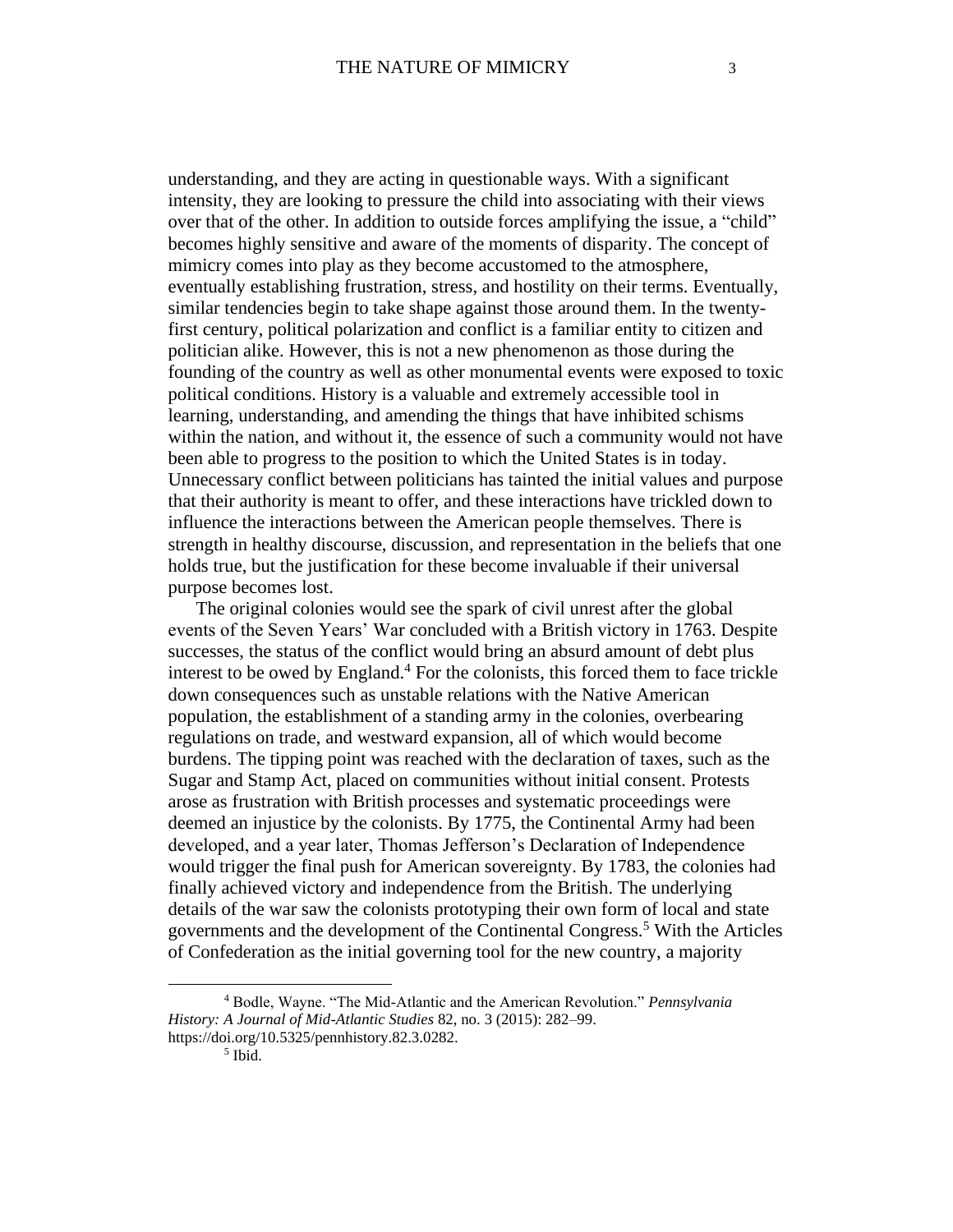would decide that the document did not meet an acceptable standard for a nation in such a complex position. In 1787, a meeting in Philadelphia was held to correct debated issues and would eventually see the birth of the United States Constitution. Eventually, and after twenty years of serving American public interest, George Washington decided to resign as the President of the United States at the end of his second term in 1796. With this, he would provide the American people with a Farewell Address that emphasized the importance of unity among the people. He encouraged these individuals to stand true to the principles of the Constitution and all that which the country was founded. Additionally, Washington notes areas of warning, one of which states to remain vigilant when involved with foreign nations and, most significantly, the dangers of political factions. He feared that man will become dedicated to upholding only their party beliefs as "cunning, ambitious, and unprincipled men will be enabled to subvert the power of the people and to usurp for themselves the reins of government, destroying afterwards the very engines which have lifted them to unjust dominion" and neglect their role in representing the Constitution and spirit of the nation.<sup>6</sup> During his presidency, he saw the rise and conflict of two main parties, the Federalists, and the Democratic-Republicans, and feared the political transformation that conflict among them would impose on the country. Unification allowed the United States to acquire newly found freedom, and division could risk its downfall, especially amid such a delicate time in its developmental period. Despite his warnings, the first-party system would be born into American political life. The Federalist versus Anti-Federalist conflict would see its initial rise while the Constitution remained in its drafting stage as major figures intervened with structure proposals and laws that should be included in the document. The Federalists, led by Alexander Hamilton, advocated for a strong national government and commercial economy in alignment with tariffs and investments, and looked to develop healthy relationships with its former ruler, Britain.<sup>7</sup> Federalists emphasized that the educated elite should hold the highest ranks in government as they are less likely to be corrupted by financial gain. The opposition party, also known as the Democratic-Republicans, was led by Thomas Jefferson. This group supported republicanism, the emphasis of states and inalienable rights, and a strong agricultural system as a necessary entity in the success of the nation. Unlike the Federalists, they opposed a national bank and hoped to develop relations with France over Britain. History would see the Democratic-Republicans emerge as the dominant party in the mid 19th century, leaving the Federalist party to fraction further. Evidently, John Adams would be

<sup>6</sup> Washington, George, and W. D. Lewis. *George Washington's Farewell Address to the People of the United States.* New York, Cincinnati: American book company, 1910.

<sup>7</sup> Rohrs, Richard C. "The Federalist Party and the Convention of 1800." *Diplomatic History* 12, no. 3 (1988): 237–60. http://www.jstor.org/stable/24911802.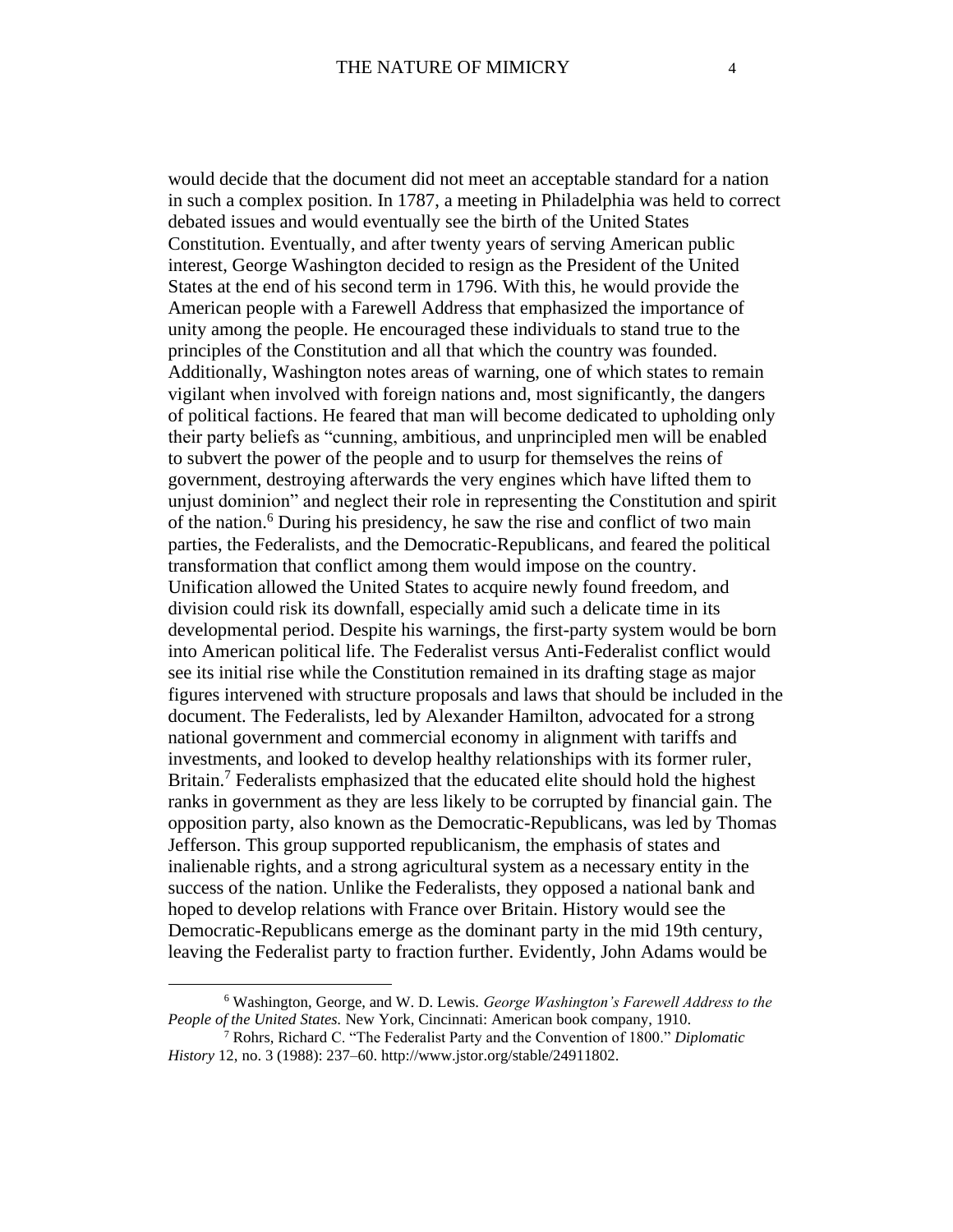the only Federalist party member to hold a major position in government as President.<sup>8</sup> Despite the initial separation of the parties, a complete divide had yet to occur as both bases maintained highly similar motives in developing partnerships that were essential to upholding democracy. However, the continuation of transitional periods, as seen through Washington to Adams's presidential trade-off, presented a new issue that challenged the norms that initially guided the colonists to success during the Revolution.<sup>9</sup> Historically, large majorities were supporting a singular cause that was certain to transform the way of life in the colonies. With negotiations on the implications of the Constitution being put forth, citizens had faced several aggressive stances being promoted by the founders of their new era. With so much uncertainty and the idea that trial and error needed to occur for a new form of government to evolve, political leaders and citizens alike were aware that their greatest strength was to address the issue together. With this, the roots of the nation were laid, but the country soon faced a new challenge. A sound structure inhibited time and space for sub-branches of thought to be explored and with it, conflict, and debate. The spirit of the Revolution continued to run deep in the beliefs of the Founders, so it is no coincidence that intellectually and emotionally charged exchanges were to occur between leading figures. When considering the outspoken personalities of Hamilton and Jefferson that spearheaded the dominant parties of the era, it was inevitable that attraction to the individuals who essentially removed them from an oppressive monarchy would see a strengthening of loyalties. The people's commitment to supporting their heroes, and with said heroes refusing to back down despite the strain their disagreements put on society, hostilities would initiate riots, some of which involving violence, to occur between opposites.<sup>10</sup> Personal attacks, verbal abuse, and slander became the preferred method of conversation as the country moved into the 19th century. Even as Washington himself attempted to mediate the struggle, his efforts were futile as political strife had already secured its adoption into American political culture.

<sup>8</sup> Wilson Carey McWilliams, " Symposium: Roads Not Taken: Undercurrents of Republican Thinking in Modern Constitutional Theory: The Anti-Federalists, Representation, and Party." *Northwestern University Law Review,* 85, 12 (Fall, 1990). https://advance-lexiscom.ezproxy.liberty.edu/api/document?collection=analytical-materials&id=urn:contentItem:3S3T-W490-00CW-00JM-00000-00&context=1516831.

 $9$  Greenstein, Fred I. "Presidential difference in the early republic: the highly disparate leadership styles of Washington, Adams, and Jefferson." *Presidential Studies Quarterly* 36, no. 3 (2006): 373+. *Gale In Context: Biography*.

https://link.gale.com/apps/doc/A151841410/BIC?u=vic\_liberty&sid=summon&xid=21046088. <sup>10</sup> Chernow, Ron. 2010. "The Feuding Founding Fathers - WSJ." *Wall Street Journal*, June 26, 2010.

https://www.wsj.com/articles/SB10001424052748704911704575326891123551892.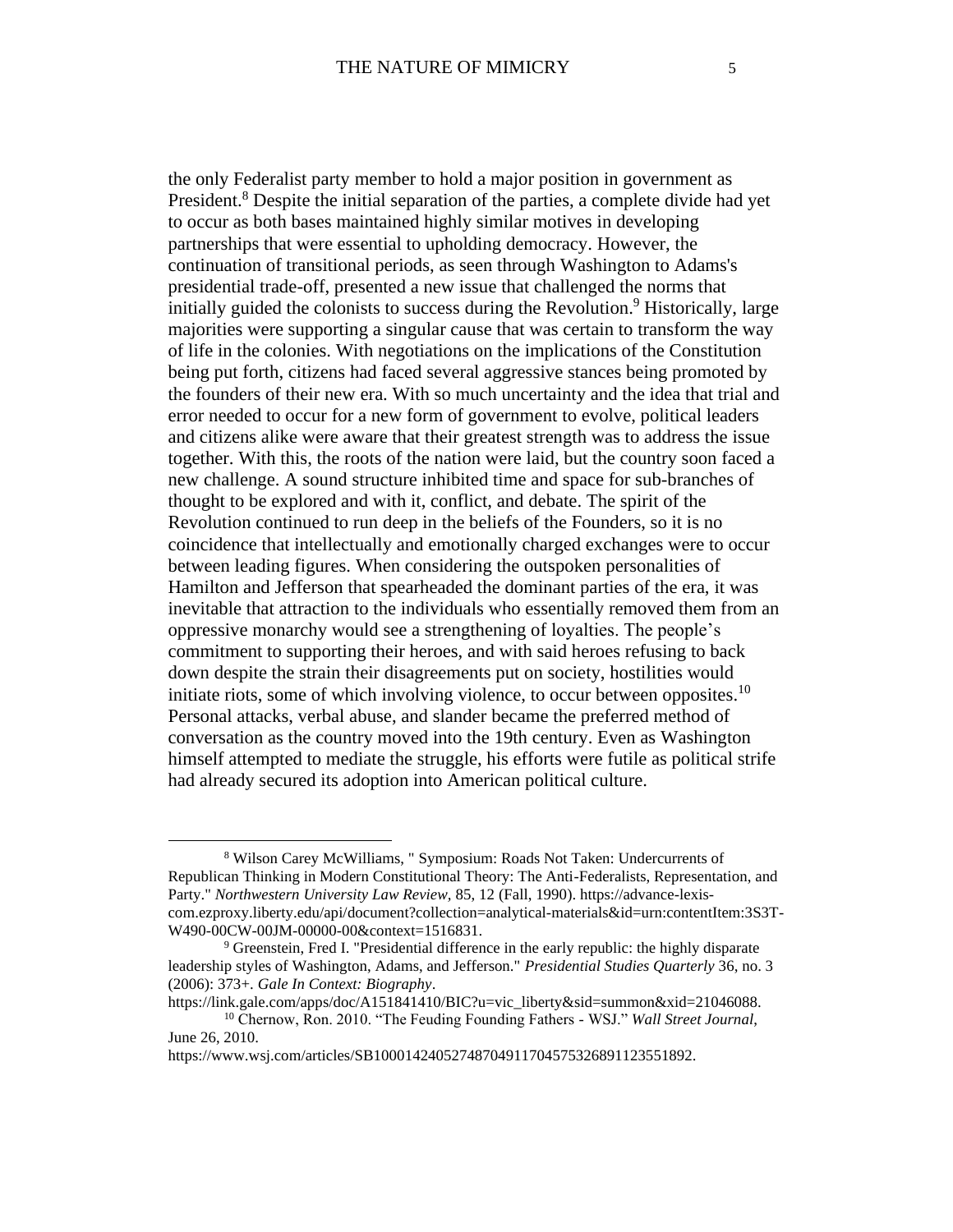Post-Civil War America brought about an unprecedented contradiction to what appeared to be a prosperous period in the United States. The uncertainty of the Reconstruction period was left entirely on the hopes that the Union and Confederacy could settle lingering hostilities for the future of the nation. Questions surrounding reparations and freedom would be conducted by the North and South across the entire spectrum. This period would finally see the end of slavery, as well as the adoption of the thirteenth, fourteenth, and fifteenth amendments that would guarantee freedoms and right to vote for African Americans.<sup>11</sup> In government, debate often revolved around ways to guarantee that these new opportunities were accessible to communities and what level of severity the South would or should be punished for their actions. Abraham Lincoln's successor Andrew Johnson would favor more sparing policies for the South, much to the displeasure of Northern Radicals, and harbor the split among groups after vetoing the Freedmen's Bureau: a plan that would allow African Americans to compete in a free-labor economy.<sup>12</sup> Power struggles between the presidency and congress would conclude Reconstruction and its moment of sweeping societal changes in 1877. The emergence of the Gilded Age saw the American economy evolve from agricultural methods to investments in the success of post-war production by factories. What followed was the construction of railroads, the growth of urban areas, and many other advancements for America. However, the booming economy would juxtapose societal tensions amplified by political corruption. Politics in this era would come to represent one of the purest examples of greed and exploitation by officials and policymakers in modern America through gifting government positions to individuals who only sought personal wealth and comfortability.<sup>13</sup> External forces, spanning from big business owners to media giants, stirred a partisan divide that left society in shambles. This period is unique in a way that can only be described as a political standstill. The Republican Party dominated the presidency and congressional areas, and the Democratic Party would continue to oppose, but both parties fell victim to the forms of similar scandal. The emergence of a third-party system, known as the People's Party, would bring recognition to the epidemic that the country faced. With the failures by a string of electees and representatives, the burden of correcting a struggling society would fall on the common man. This era would see the highest percentage of voter participation and turnout in American

<sup>&</sup>lt;sup>11</sup> Ross, Michael A. "The Supreme Court, Reconstruction, and the Meaning of the Civil War." *Journal of Supreme Court history: yearbook of the Supreme Court Historical Society.* 41, no. 3 (2016): 275–294.

<sup>12</sup> Bernice B. Donald; Pablo J. Davis, "To This Tribunal the Freedman Has Turned: The Freedmen's Bureau's Judicial Powers and the Origins of the Fourteenth Amendment," Louisiana Law Review 79, no. 1 (Fall, 2018): 4-9.

<sup>&</sup>lt;sup>13</sup> Zachary Taylor, Mark. "The Historical Presidency: The Gilded Age Presidents and the Economy." *Presidential Studies Quarterly* 51, no. 4 (2021): 860-883.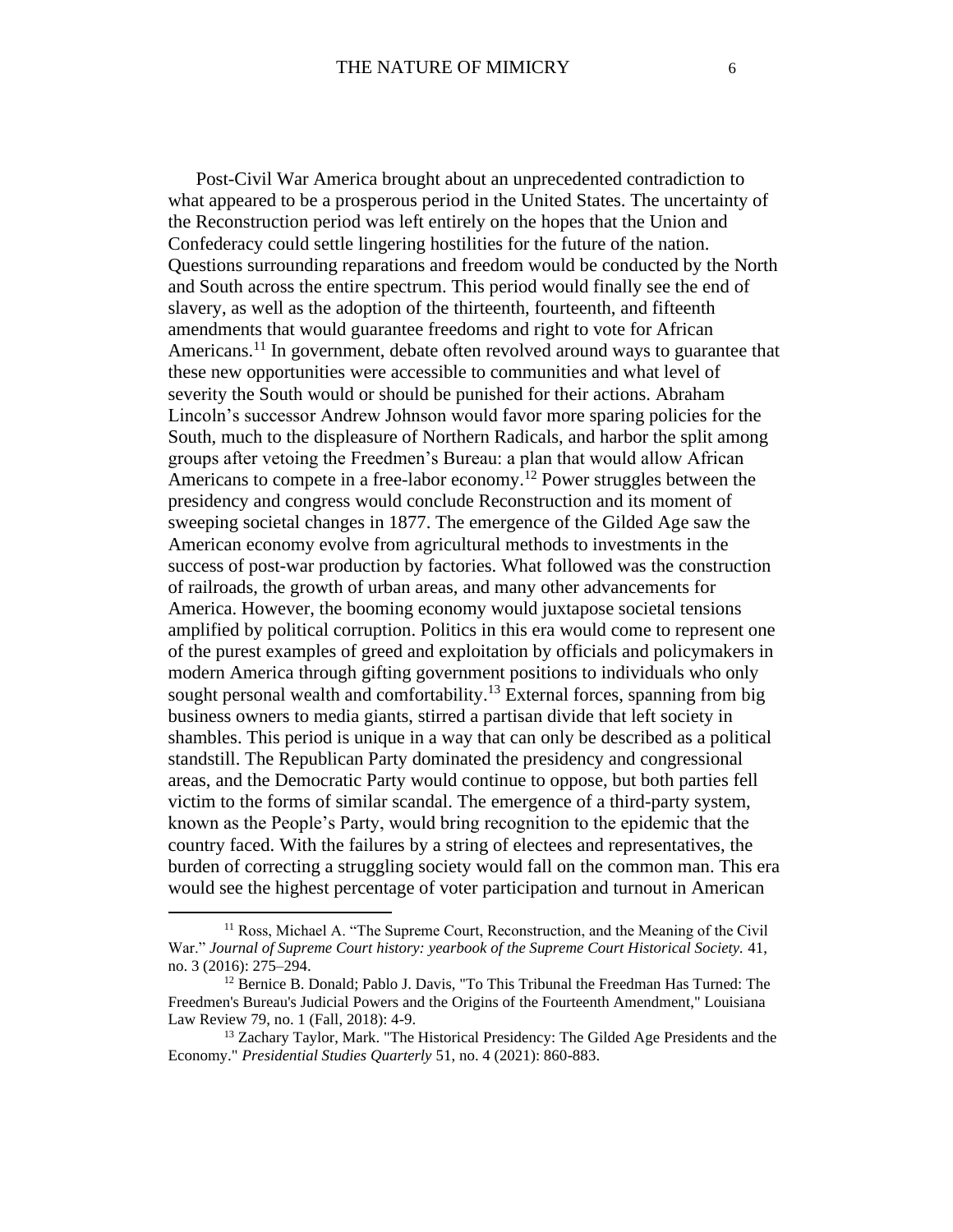history, making up for the incompetence of its leaders.<sup>14</sup> Labor strikes for the sake of reform and calls for strong regulatory laws for big business became all be decisive in lifting the country out of disorder. With this, the next phase of U.S. development would be ushered in by the start of the  $19<sup>th</sup>$  century. It is important to note that though political conflict has inherently negative consequences within a nation, there are moments of clarity in which the importance of contention is made clear. The people unite under a common issue to discuss and dispute what action would be appropriate in shifting the gears of parties caught in a web of greed. Richard Hofstadter describes this manifestation best by stating "It was a rather widespread and remarkably good-natured effort of the greater part of society to achieve some not very clearly specified self-reformation" as the end of the Gilded Age would be brought about by the incoming Progressive Era.<sup>15</sup> For this period's politics, both sides had fallen victim to their environment, leaving the responsibility in the hands of those caught in the crossfire. The drive of the people would eventually set those individuals straight, call attention to the faults of the system, and demand accountability.

The end of the 20th century up to the present day has seen an intense reshaping of what partisan standards and identity are meant to represent. It has become the nature of both citizen and politician to be caught in the notion that they must be either Democrat or Republican alone and subscribe completely to each affiliated belief. An increase in the matter of party institutions agitating this notion remains clear. The level of political polarization is one of the most complex in recent American history as "politics and diversity of opinion march together. But diversity of opinion readily escalates into conflict."<sup>16</sup> In an age dominated by an emergence of social, economic, historical, and cultural transformations, all of which maintain an extraordinary level of depth and several sub-branches, is testing the nature of "America's relatively rigid, two-party electoral system" by attempting to organize issues within strict categories in which they may not necessarily comply.<sup>17</sup> This ushers in confusion and

<sup>16</sup> Moghaddam, Fathali M. and Rom Harré. *Words of Conflict, Words of War: How the Language we use in Political Processes Sparks Fighting*. Santa Barbara, Calif: (Praeger, 2010), 2.

<sup>14</sup> Lee, Frances E. "Patronage, Logrolls, and "Polarization": Congressional Parties of the Gilded Age, 1876-1896." *Studies in American Political Development* 30, no. 2 (10, 2016): 116-27. http://ezproxy.liberty.edu/login?qurl=https%3A%2F%2Fwww.proquest.com%2Fscholarlyjournals%2Fpatronage-logrolls-polarization-congressional%2Fdocview%2F1822180735%2Fse-2%3Faccountid%3D12085.

<sup>15</sup> Hofstadter, Richard. *The Age of Reform; from Bryan to F. D. R.* [First edition]. New York: (Vintage Books, 1955): 5.

<sup>&</sup>lt;sup>17</sup> Dimock, Michael, and Richard Wike. 2020. "America is exceptional in the nature of its political divide." Pew Research Center.

https://www.pewresearch.org/fact-tank/2020/11/13/america-is-exceptional-in-the-nature-of-itspolitical-divide/.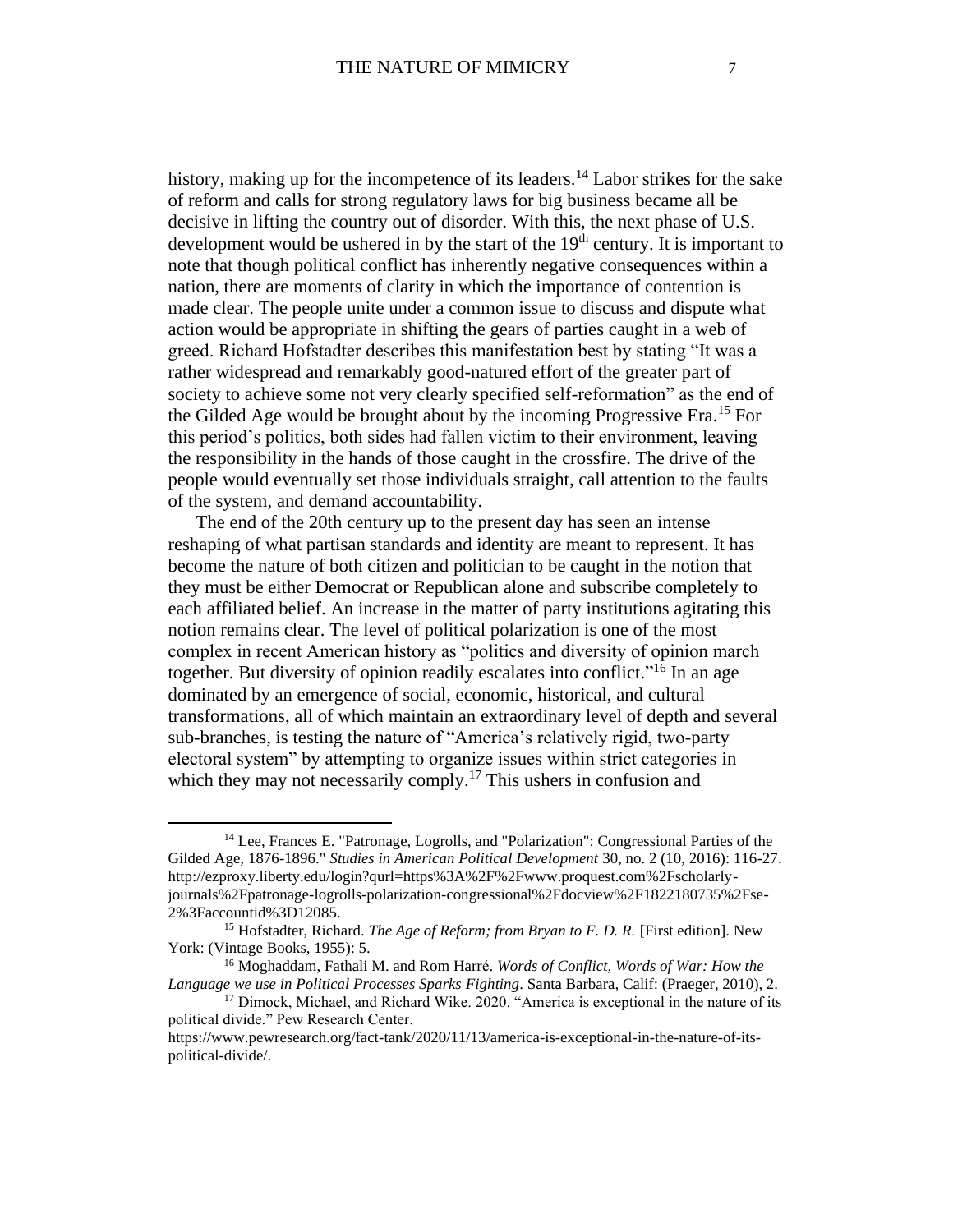disorganization and, overall, handles the cleavages so poorly that competition becomes an entity caught in political limbo. Though many of the initial opinion areas to which people associate have derived from issues that have remained present since before the birth of the nation itself. Specifically, religion, race, and ideology, stay integral to the narrative.<sup>18</sup> In surveying the current political scene, the most common theme to be noted is that it has become customary to "fire back" immediately if one is on the losing side of an election or debate. No actual attempts at resolution are made, and all that remains is hostility. By reflecting on both the 2016 and 2020 Presidential Debates for example, instead of being utilized as a platform to discuss the goals that the electees, as potential leaders, have for the country, it was used to hurl insults on a national medium.

Lillian Mason highlights this dilemma in her work *Uncivil Agreement: How Politics Become Our Identity*:

"Partisanship grows irresponsible when it sends partisans into action for the wrong reasons. Activism is almost always a good thing, particularly when we have so often worried about apathetic electorate. But if the electorate is moved to action by a desire for victory that exceeds their desire for the greater good, the action is no longer, as regards the general electorate, responsible."<sup>19</sup>

The scope and rapid spread of these instances travel to impressionable individuals that would come to determine who would best represent their country. These moments ultimately set the standard for how professional and personal interactions will commence. Finding common ground when necessary, working with one's situation for conflict resolution, even civil debate in its simplest form is and has continued to be substituted for an antagonistic hunger for one's party, not the policies or well-being of the people, to be successful.

A statement that can be agreed upon in both local, national, and even international spheres is that the essence of American politics "is not harmonious in nature" and "a crucial and distinctive characteristic of American politics lies in the persistence of contention, in the adversarial style that is often deployed, and in the intensity of the feeling that this can produce."<sup>20</sup> However, despite the characterization of the evidence proposed, the matter of the argument shows signs

<sup>18</sup> Dimock, Michael, and John Gramlich. 2021. "How America Changed During Trump's Presidency." Pew Research Center.

https://www.pewresearch.org/2021/01/29/how-america-changed-during-donald-trumpspresidency/.

<sup>19</sup> Mason, Lilliana. *Uncivil Agreement: How Politics Became Our Identity*. Chicago: (University of Chicago Press, 2018), 6.

<sup>20</sup> Ware, Alan. *Political Conflict in America*. First ed. New York: (Palgrave Macmillan, 2011), 2.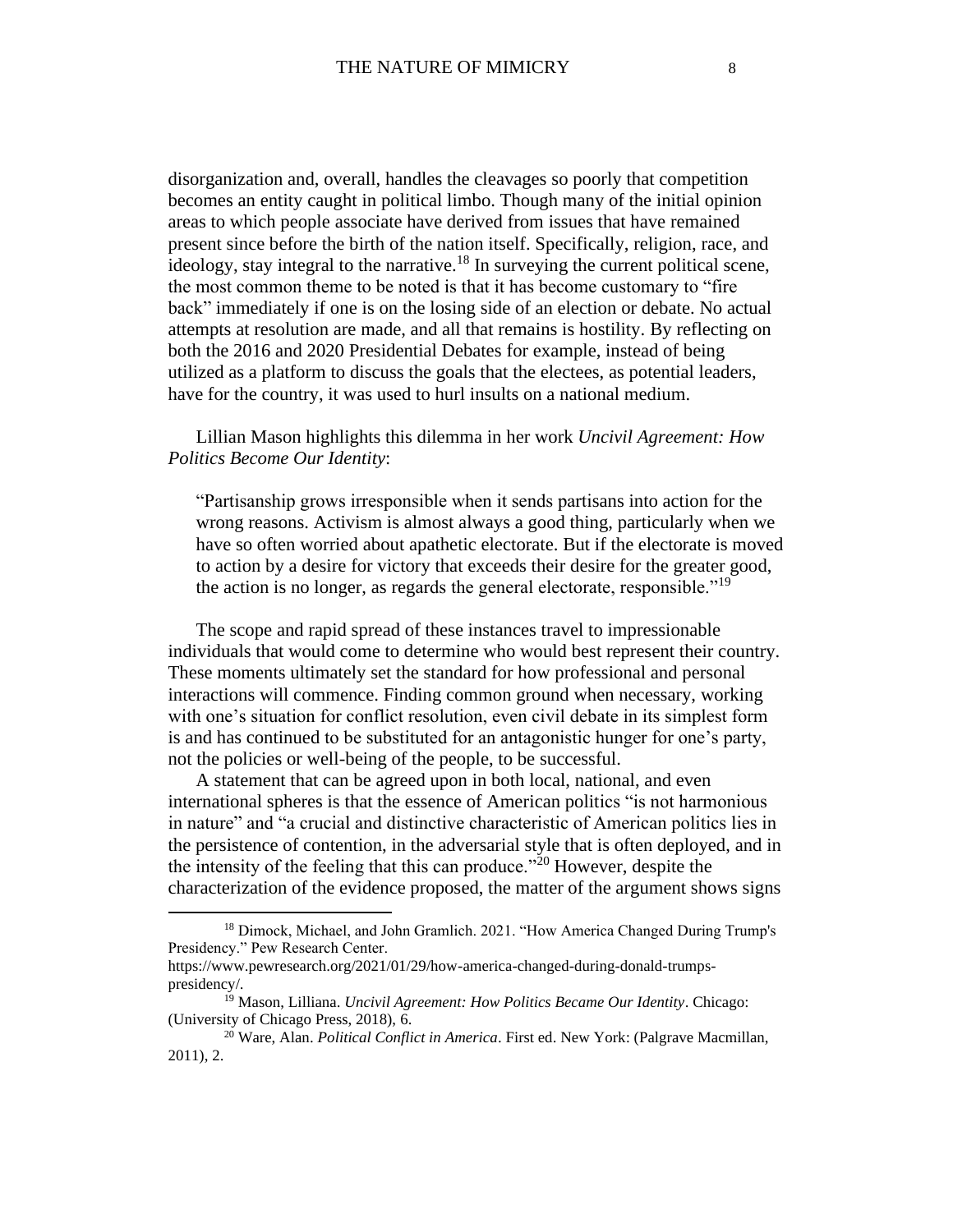of a healthy democracy. When committing to constructive debate and a willingness to discuss the topics with another, it should be a given that the initial approach should emphasize open-mindedness. It has been proposed that "moral disagreement shows that there is no objective moral truth about matters; there is merely subjective opinion. Further, no one has a right to impose his merely subjective moral opinion on those who happen not to share them."<sup>21</sup> To clarify, this does not mean one should abandon their ideals as one hopes to engage in these conversations for a reason but rather recognize that the opposition has most likely developed their viewpoint based off experiences unique to them alone. Both sides are attempting to solve a problem to produce change, but an approach to methods in producing an answer is where paths collide. Furthermore, being educated on one's personal position is significant; however, the debate becomes pointless if one cannot be bothered to educate themselves on what the opposing party truly represents, and not just the expected stereotypes placed upon them by others or the media. Differing opinions allow for a deepening of understanding and to inhibit decision-making. Diversity in thought initiates moments of observation where citizen and politician alike are encouraged to see issues from new perspectives. When understanding the role of policymakers and politicians in such instances, these individuals become elected to positions for a country that is so intricate to the point where it can become difficult to govern and to where complete consensus is extremely rare to come by. They are meant to stand as mediators or messengers between societal desires and policy implementation by using their party platform to "simplify voting decisions" as "the vast majority of American citizens are not, and cannot be expected to be, political experts." <sup>22</sup> It is understandable to associate with parties as they maintain a core set of beliefs that can be used for categorization purposes, as well as the fact that they are human, and having an opinion is only natural. The fatal flaws within these individuals appear when they become consumed by the realization of how connected to the system they are, and how simple it would be to integrate their beliefs. Needs and initial grievances established by the citizens for policymakers to handle are disregarded and instead replaced by personal agendas or career politics dedicated only to determining that the opposition is unable to accomplish its mission. This very notion agitates and worsens the state of political polarization, causing the people to become frustrated and lose trust in those meant to serve them. A divide so deep no longer leaves room for debate, and conflict becomes a free-for-all, an

<sup>21</sup> George, Robert P. Review of *Law, Democracy, and Moral Disagreement*, by Amy Gutmann, Dennis Thompson, and Cass R. Sunstein. *Harvard Law Review* 110, no. 7 (1997): 1389 https://doi.org/10.2307/1342176.

<sup>22</sup> Mason, Lilliana. *Uncivil Agreement: How Politics Became Our Identity*. Chicago: (University of Chicago Press, 2018), 5.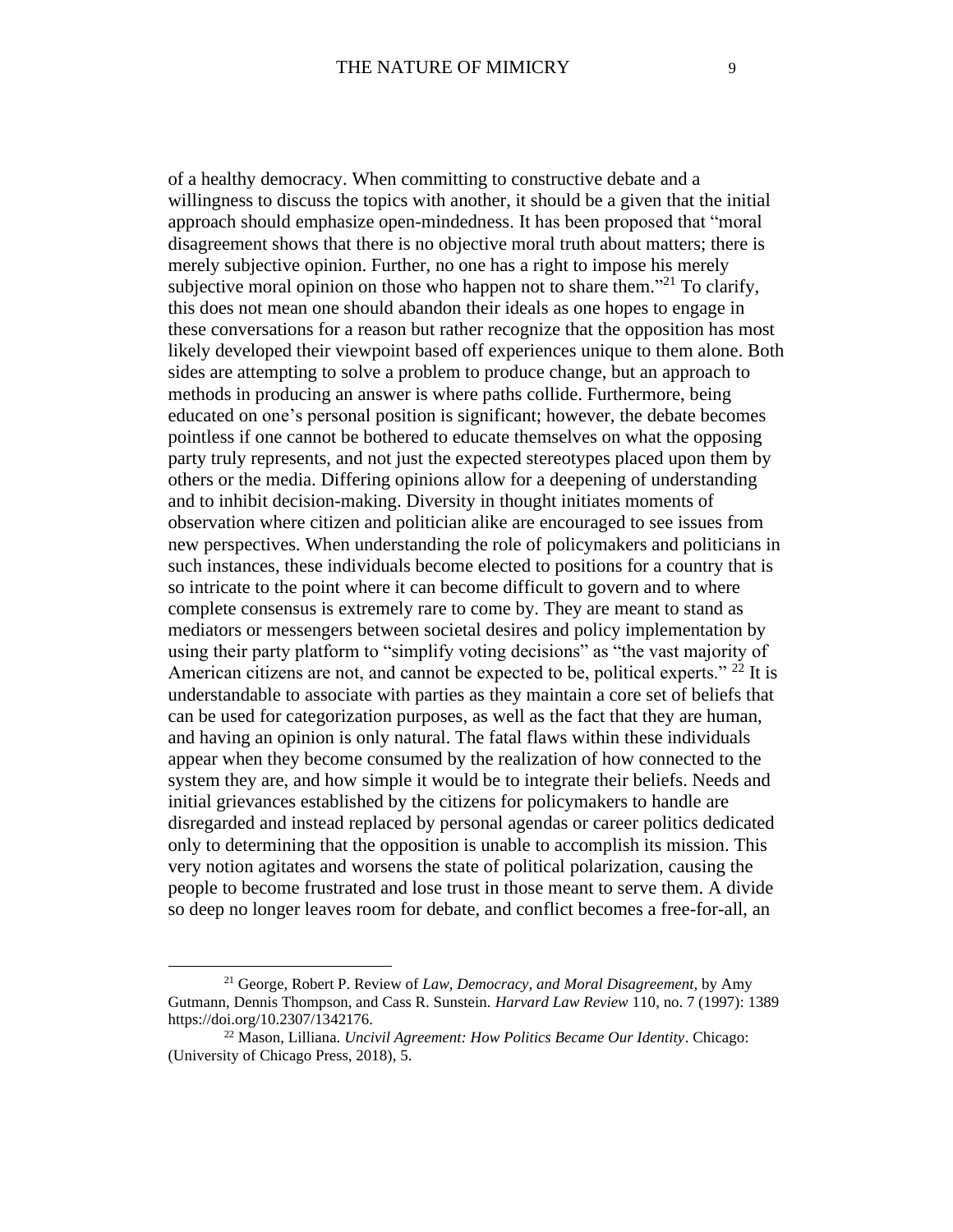"every man for themselves" situation with no room for difference, only judgment, and prevention.

Charles Dickens reflects on the politics of his time with words that remain relevant today:

"It is the game of these men…to make the strife of politics so fierce and brutal, and so destructive of all self-respect in worthy men and such as they, be left to battle out their selfish views unchecked. And thus, this lowest of all scrambling fights goes on, and they who in other countries would, from their intelligence and station, most aspire to make the laws, do here recoil the farthest from that degradation." 23

The state of political conflict in America is an entity that did not transform overnight. It went through centuries of construction that force society to inspect its values and faults and commit to change. It is foolish to suggest that a single moment will undo and correct 250 years of history, but there are certainly ways in which gradual change can be implemented. The very heart of this idea is a simple concept: awareness. Social awareness by policymakers in understanding that they must serve individuals, most of whom are highly impressionable; Political awareness by the people in being able to separate the unprofessional interaction from constructive debates, and most importantly, to draw their policy and party conclusions from their findings, not just mimicking the thoughts of another. The United States is a beautifully unique country in both its people, culture, and thought, but a rejection of such differences is what leads to the collapse of progress and civil transformation. A study on emphasizing "perspective-taking" over "side-taking" in understanding the other side of an argument before drawing a conclusion. It goes beyond mindlessly siding with one party to promote appropriate debate for democratic cultivation.<sup>24</sup> Additionally, it is suggested that political assemblies or meetings do not only need to be held by the country's leaders. "Intergroup contact" within communities to discuss relevant issues is productive in that each side of the argument is familiar with the challenges faced because they are active participants in the same sphere of influence. These meetings are citizen coordinated and provide a platform that falls in the hands of the local community alone.<sup>25</sup> As political leaders, it is more necessary now than

<sup>23</sup> Ware, Alan. *Political Conflict in America*. First ed. New York: (Palgrave Macmillan, 2011), 133.

<sup>24</sup> Tannenbaum, David. 2019. "What Are the Solutions to Political Polarization?" *Greater Good Science Center*, July 2, 2019.

https://greatergood.berkeley.edu/article/item/what\_are\_the\_solutions\_to\_political\_polarization.  $25$  Ibid.